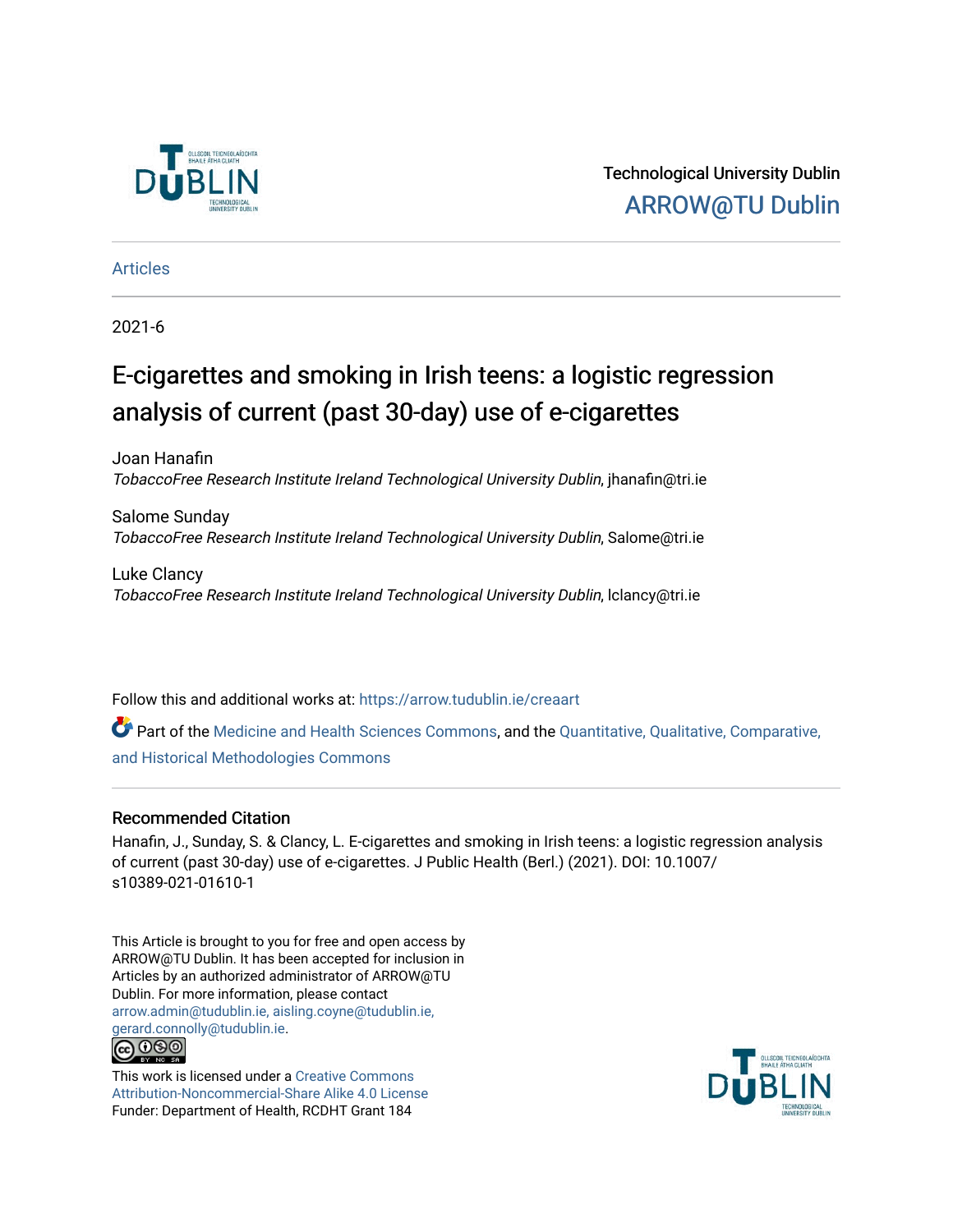#### ORIGINAL ARTICLE



# E-cigarettes and smoking in Irish teens: a logistic regression analysis of current (past 30-day) use of e-cigarettes

Joan Hanafin<sup>1</sup>  $\cdot$  Salome Sunday<sup>1</sup>  $\cdot$  Luke Clancy<sup>1</sup>

Received: 28 December 2020 /Accepted: 7 June 2021 C The Author(s) 2021

#### Abstract

Aim Electronic cigarette (e-cigarette) use among Irish teenagers has risen significantly. In 2019, prevalence of current use (last 30 days) among 15–17-year-olds was 17.3%. We examine social determinants of adolescent e-cigarette current use.

Subject and methods A stratified random sample of 50 schools in Ireland was surveyed in 2019, part of the European School Survey Project on Alcohol and other Drugs (ESPAD), with 3495 students aged 15, 16, and 17. Bivariate and multivariable logistic regression [providing adjusted odds ratios (AORs)] analyses were performed using Stata version 16.

**Results** Current e-cigarette users were more likely to be male (AOR = 0.55, 95% CI:0.32–0.96,  $p < .01$ ), younger (AOR = 0.34, 95% CI: 0.17–0.67,  $p = 0.5$ , to participate in sport (AOR = 2.21, 95% CI: 1.05–4.65,  $p < 0.05$ ), to have higher-educated parents (maternal higher education: AOR = 27.54, 95% CI: 1.50–505.77,  $p = < .05$ , paternal higher education: AOR = 2.44, 95% CI: 1.00–5.91,  $p < .05$ ), and less likely to consider their families better off (AOR = 0.29, 95% CI: 0.13–0.65,  $p < .01$ ), or to report familial support (AOR =  $0.78$ ,  $95\%$  CI:  $0.64-0.95$ ,  $p < .05$ ). They were more likely to be cigarette smokers (AOR =  $7.22$ ,  $95\%$  CI: 3.97–13.12,  $p < .001$ ), to report problem cannabis use  $(AOR = 3.12, 95\%$  CI: 1.40–6.93,  $p < .01$ ), to be 'binge' drinkers  $(AOR = 3.12, 95\%$ 1.81, 95% CI : 1.00–3.32,  $p = .054$ ), and to have friends who get drunk (AOR = 5.30, 95% CI: 1.34–20.86,  $p < .05$ ).

Conclusion Boys, smokers, binge drinkers, problem cannabis users, and sport-playing teenagers from higher-educated families, are at particular risk. As the number of young people using e-cigarettes continues to rise, including teenagers who have never smoked, improved regulation of e-cigarettes, similar to other tobacco-related products, is needed urgently to prevent this worrying new trend of initiation into nicotine addiction.

Keywords E-cigarettes . Smoking . Gender . Teenagers . Social determinates . Tobacco control

# Background

E-cigarette use among young people in Ireland has risen significantly in recent years, and among 15–17-year-olds, prevalence is now 37% for ever-use and 17.3% for current use (Sunday et al. [2020\)](#page-12-0). The increase has been particularly steep since 2016 (Hanafin et al. [2021](#page-12-0)). Among young people who use e-cigarettes, 67% of them have never smoked combustible cigarettes (Sunday et al. [2020\)](#page-12-0), representing a worrying new trend of initiation into nicotine addiction. Increasing prevalence in Ireland reflects similarly high rates elsewhere in Europe (ESPAD Group [2020;](#page-12-0) Kapan et al. [2020](#page-12-0)), the US (Evans-Polce et al. [2020](#page-11-0); Gentzke et al. [2019](#page-11-0)) and the Asia-Pacific region (Wills et al. [2017\)](#page-12-0). The 2019 European School Project on Alcohol and Drugs (ESPAD) survey (ESPAD Group [2020](#page-12-0)) of 99,647 students from 35 countries in Europe reported an average of 40% ever-use of e-cigarettes among students aged 15–16 years, ranging from 18% in Serbia to 65% in Lithuania. Average current use (during the last 30 days) was 14%, which is lower than in Ireland, with a range of 5.4% (Serbia) to 41% (Monaco). Prevalence of regular use in Scotland (once a week or more) was 3% (Scottish Government [2019](#page-12-0)). Increasing prevalence is not reported everywhere, however. In England between 2016 and 2018 there was no increase, with reported prevalence for current and regular e-cigarette prevalence remaining at 6% and 2% respectively (National Statistics, 2019).

Modern e-cigarettes were commercially developed in 2003 as an alternate nicotine delivery device for tobacco smokers (Bozier et al. [2020](#page-11-0)). E-cigarettes entered the US marketplace

 $\boxtimes$  Luke Clancy [lclancy@tri.ie](mailto:lclancy@tri.ie); http://www.tri.ie; http://www.ppacte.eu

<sup>&</sup>lt;sup>1</sup> TobaccoFree Research Institute Ireland (TFRI), Focas institute, City Campus Kevin St, TU Dublin D08NF82, Ireland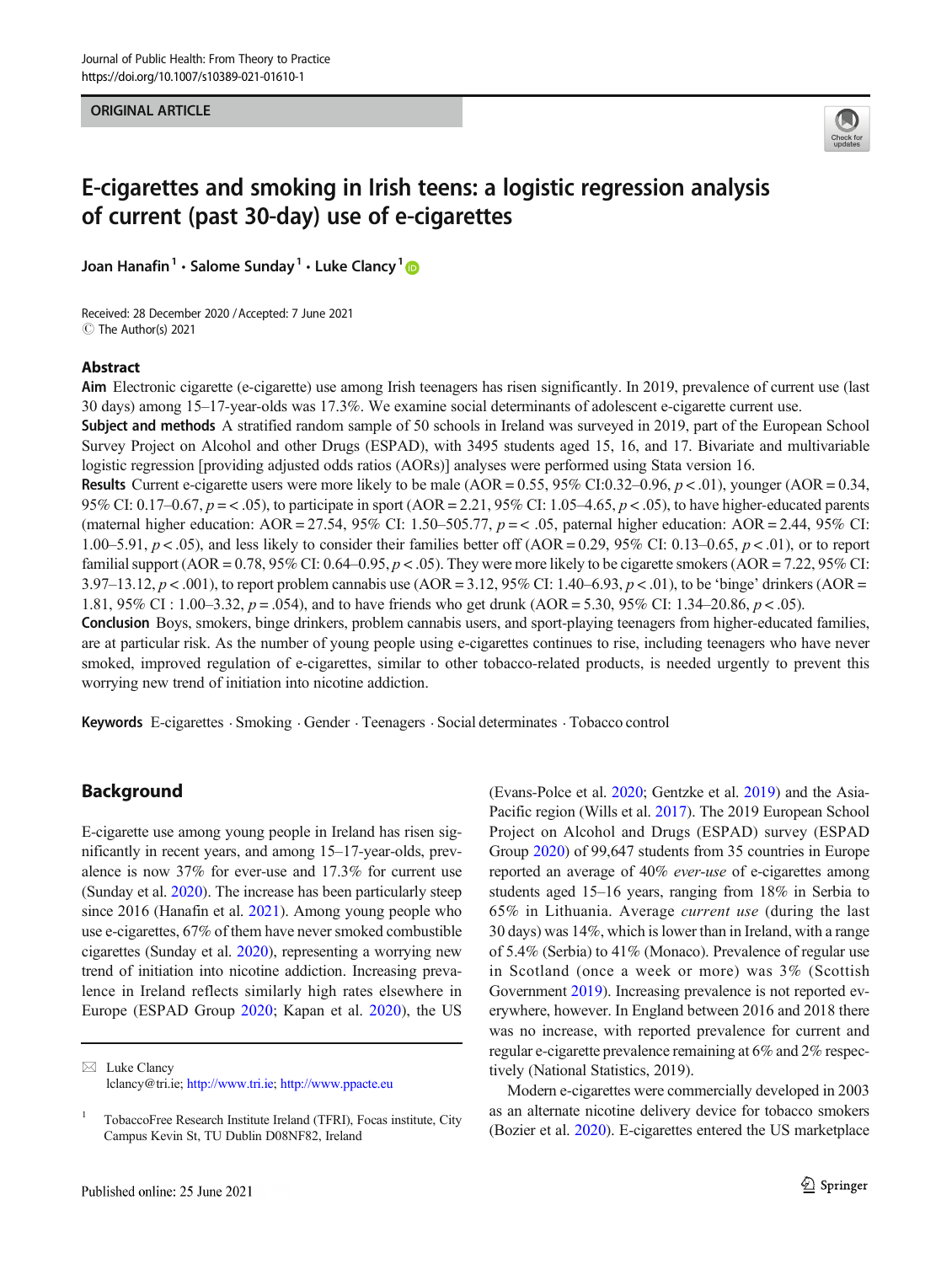around 2007, and since 2014, they have been the most commonly used tobacco product among US youth, having risen to epidemic proportions (U.S. Surgeon General [2018\)](#page-12-0). Between 2017 and 2018, e-cigarette current use among high school students increased 77.8% from 11.7% to 20.8% (Gentzke et al. [2019](#page-11-0)). The more recent evolution of "pod-mod" ecigarettes such as JUUL introduced in 2015 is associated with an increase in e-cigarette use by youth and young adults in the US (Huang et al. [2018](#page-12-0)). In European countries, there is a higher prevalence of e-cigarette use among males, adolescents, and young adults, smokers of conventional combustible cigarettes, and former smokers (Kapan et al. [2020\)](#page-12-0).

While it is generally accepted that e-cigarette 'vapour' (i.e., the cloud of aerosol/mist/fog released by an e-cigarette) contains fewer toxicants than tobacco smoke, it still contains numerous toxicants, including nicotine (in the majority of e-liquids), the humectants propylene glycol and glycerine, flavour additives, and the presence of metal contaminants (Bozier et al. [2020\)](#page-11-0). Reports from the Office of the Surgeon General (US Surgeon General [2018](#page-12-0); U.S. Department of Health and Human Services [2014,](#page-12-0) [2016\)](#page-12-0) drew attention to the effects of nicotine exposure during adolescence in terms of its impact on learning, memory, and attention, as well as increased risk for future addiction to other drugs. Adolescents, however, are often uninformed about the constituents of e-cigarettes, both in the US (Fadus et al. [2019\)](#page-11-0) and in Europe (Kinnunen et al. [2020\)](#page-12-0). Pulmonary risks of e-cigarette use have also emerged, including the condition electronic-cigarette/vaping associated lung injury (EVALI) as well as extrapulmonary cardiovascular, immunologic, and neuro-developmental effects (Overbeek et al. [2020\)](#page-12-0).

Recurring themes in debates about e-cigarettes include lack of consensus among the tobacco control community about harm reduction, effects on tobacco control, and whether or not (or the extent to which) e-cigarettes act as a gateway drug, particularly for young people (Grana and Ling [2014](#page-11-0)). The first UK study to assess whether younger (aged 13–14 years at baseline) adolescent e-cigarette use was associated prospectively (at 12 months) with initiation or escalation of cigarette use found that ever-use of e-cigarettes was robustly associated with initiation but more modestly related to escalation of cigarette use (Conner et al. [2018;](#page-11-0) McCarthy et al. [2020](#page-12-0)). Young never-smokers in Scotland who had tried an e-cigarette were more likely to try a cigarette during the following year than those who had not (Best et al. [2018\)](#page-11-0).

Since 1995, smoking prevalence has been decreasing in Ireland, markedly so among young people, with a 66% decline in 16–17-year-olds between 1995 and 2015 (Li et al. [2018\)](#page-12-0). Now, for the first time in 25 years this decrease has stalled, with prevalence rates (30-day use) of smoking among young people in 2019 remaining the same (14.4%) as they were in 2015, accounted for by a notable increase in smoking prevalence among boys (16.2%), and a slight decrease among girls (12.8%) (Sunday et al. [2020](#page-12-0)). This halt in smoking prevalence reduction despite continued strong tobacco control measures has been accompanied by a rising prevalence of ecigarette use, pointing to a possible link. Although marketed as a smoking cessation tool, e-cigarettes are rarely used for this purpose in youth (Fadus et al. [2019;](#page-11-0) Hanafin and Clancy [2020\)](#page-12-0). Among adolescents in Ireland, the main motivation for using e-cigarettes was curiosity (66%) and because friends offered (29%), while only 3.4% said that their motivation was for smoking cessation (Sunday et al. [2020\)](#page-12-0). Given the stark increase in e-cigarette experimentation and continued use among 15–17-year-olds in Ireland, we set out to establish a profile of young e-cigarette users. We examine socio-demographic, individual, peer, and familial associations with ecigarette current use among 15–17-year-olds in Ireland.

### Methods

#### Design, sample, data collection

A total of 3565 students aged 15, 16, and 17 years old were surveyed in 2019 for the Irish arm of ESPAD, the largest cross-national project on adolescent substance use in the world, with the overall aim of repeatedly collecting comparable data on substance use among young people [\(www.espad.org](http://www.espad.org)). ESPAD takes place concurrently every 4 years in some 35 European countries, and is based on a common set of questions and methodology (the full questionnaire is in Supplemental File I). Students were surveyed in a stratified random sample of schools  $(n =$ 50) in Ireland, based on geographic region and stratified according to school type (secondary, vocational, community/comprehensive), religious affiliation (Roman Catholic, Church of Ireland, inter-denominational), gender (all-boys, all-girls, mixed), and school-level disadvantage status (DEIS vs non-DEIS). Data were collected between March and May 2019, and completed surveys were entered manually into SPSS v22 exactly as they appeared in the survey. Data entry was cross-checked via double entry for 20% of surveys. Full accounts of the data cleaning procedure have been reported elsewhere (ESPAD Report [2019](#page-11-0)). The total valid sample was 3495.

#### Measures

The outcome variable, prevalence of e-cigarette *current use* was measured by the question: 'How often have you smoked e-cigarettes during the last 30 days?' — not at all; less than once per week; at least once a week; and almost every day; recoded as 'current use' no vs yes.

Independent variables (socio-demographic, individual, peer and familial characteristics) are shown in detail in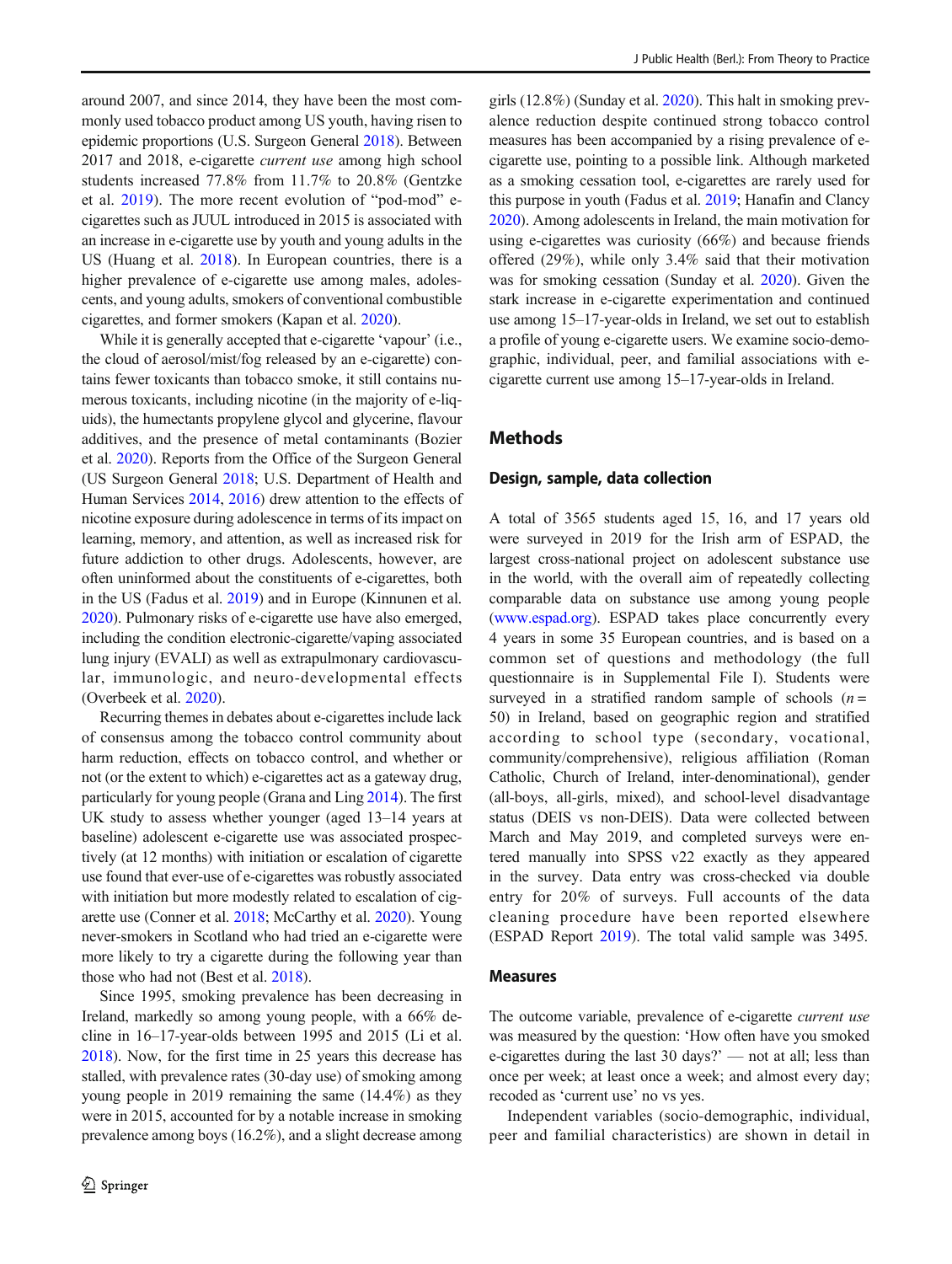# <span id="page-3-0"></span>Table 1 Study variables

| Variable                                                      | Categories                                                                                                                                                                                 |
|---------------------------------------------------------------|--------------------------------------------------------------------------------------------------------------------------------------------------------------------------------------------|
| Age                                                           | Year/month of birth                                                                                                                                                                        |
| Gender                                                        | Male, female                                                                                                                                                                               |
| Father's education                                            | Primary school or less, some secondary, completed secondary, some college/university, completed university,<br>N/A                                                                         |
| Mother's education                                            | Primary school or less, some secondary, completed secondary, some college/university, completed university,<br>N/A                                                                         |
| Perceived wealth                                              | Very much better off, much better off, about the same, less well off, much less well off, very much less well off                                                                          |
| Household composition                                         | I live alone, father, stepfather, mother, stepmother, brother(s), sister(s), grandparent(s), others                                                                                        |
| Average grade                                                 | Mostly A's/B's, mostly C's, mostly D's, mostly E's or lower                                                                                                                                |
| Read books<br>Actively participate in sports<br>Other hobbies | Never, a few times a year, once or twice a month, at least once a week, almost every day                                                                                                   |
| Age of alcohol initiation                                     | Never, 9 years or less, 10, 11, 12, 13, 14, 15, 16 years or older                                                                                                                          |
| Age of smoking initiation                                     | Never, 9 years or less, 10, 11, 12, 13, 14, 15, 16 years or older                                                                                                                          |
| Drank to get high                                             | Number of occasions (lifetime): 0, 1–2, 3–5, 6–9, 10–19, 20–39, 40 or more                                                                                                                 |
| Problems with social media use                                | A 3-item, 5-point scale on social media use Cronbach's alpha:0.67                                                                                                                          |
| Problems with internet use                                    | A 14-item, 5-point scale including difficulty stopping, losing sleep, being told by others to stop Cronbach's<br>alpha $-0.92$                                                             |
| Problems with online gaming                                   | A 12-item ,5-point scale including difficulty stopping, neglecting other activities, loosing tract of time when<br>gaming Cronbach's alpha-0.95                                            |
| Problems with gambling                                        | Need to bet more and more money, lying to people important to you about how much gambled                                                                                                   |
| Skipping school                                               | None, 1 day, 2 days, 3-4 days, 5-6 days, 7 or more days                                                                                                                                    |
| Absent due to illness                                         | None, 1 day, 2 days, 3-4 days, 5-6 days, 7 or more days                                                                                                                                    |
| Perceived risk of trying e-cigarettes                         | No risk, slight, moderate, great, don't know                                                                                                                                               |
| once or twice<br>Ever smoked cigarettes                       | Number of occasions (lifetime): 1–2, 3–5, 6–9, 10–19, 20–39, 40 or more                                                                                                                    |
| Current smoking status                                        | Frequency (last 30 days): Not at all, less than 1 cigarette per week, less than 1 cigarette per day, 6–10 cigarettes<br>per day, 11-20 cigarettes per day, More than 20 cigarettes per day |
| Ever alcohol use                                              | Number of occasions (lifetime): 0, 1–2, 3–5, 6–9, 10–19, 20–39, 40 or more                                                                                                                 |
| Current alcohol use                                           | Number of occasions (last 30 days): 0, 1–2, 3–5, 6–9, 10–19, 20–39, 40 or more                                                                                                             |
| Current binge drinking                                        | None, 1, 2, 3–5, 6–9, 10 or more times (last 30 days)                                                                                                                                      |
| Ever cannabis use                                             | Number of occasions (lifetime): 0, 1–2, 3–5, 6–9, 10–19, 20–39, 40 or more                                                                                                                 |
| Current cannabis use                                          | Number of occasions (last 30 days): 0, 1–2, 3–5, 6–9, 10–19, 20–39, 40 or more                                                                                                             |
| Cannabis problem use                                          | A 6-item, 5-point scale on cannabis dependence and cannabis-related problems Cronbach's alpha:0.83                                                                                         |
| Ever use of tranquilizers with<br>prescription                | No, never, yes, but less than 3 weeks, yes, for 3 weeks or more (lifetime)                                                                                                                 |
| Ever use of inhalants                                         | $0, 1-2, 3$ or more times (lifetime)                                                                                                                                                       |
| Peer risk activities                                          | Peer cigarette use, alcohol use, getting drunk, cannabis use, tranquillisers or sedatives, ecstasy use, inhalant use                                                                       |
| Familial support                                              | A 4-item, 7-point scale including families' willingness to support and talk about problems Cronbach's alpha:0.92                                                                           |
| Peer Support                                                  | A 4-item, 7-point scale on peer support Cronbach's alpha:0.94                                                                                                                              |
| Familial regulation                                           | Parent(s) know where student is on Saturday nights: know always, know quite often, know sometimes, usually<br>don't know                                                                   |
|                                                               | Relationship with father and mother Very satisfied, satisfied, neither nor, not so satisfied, not at all satisfied, there is no such person                                                |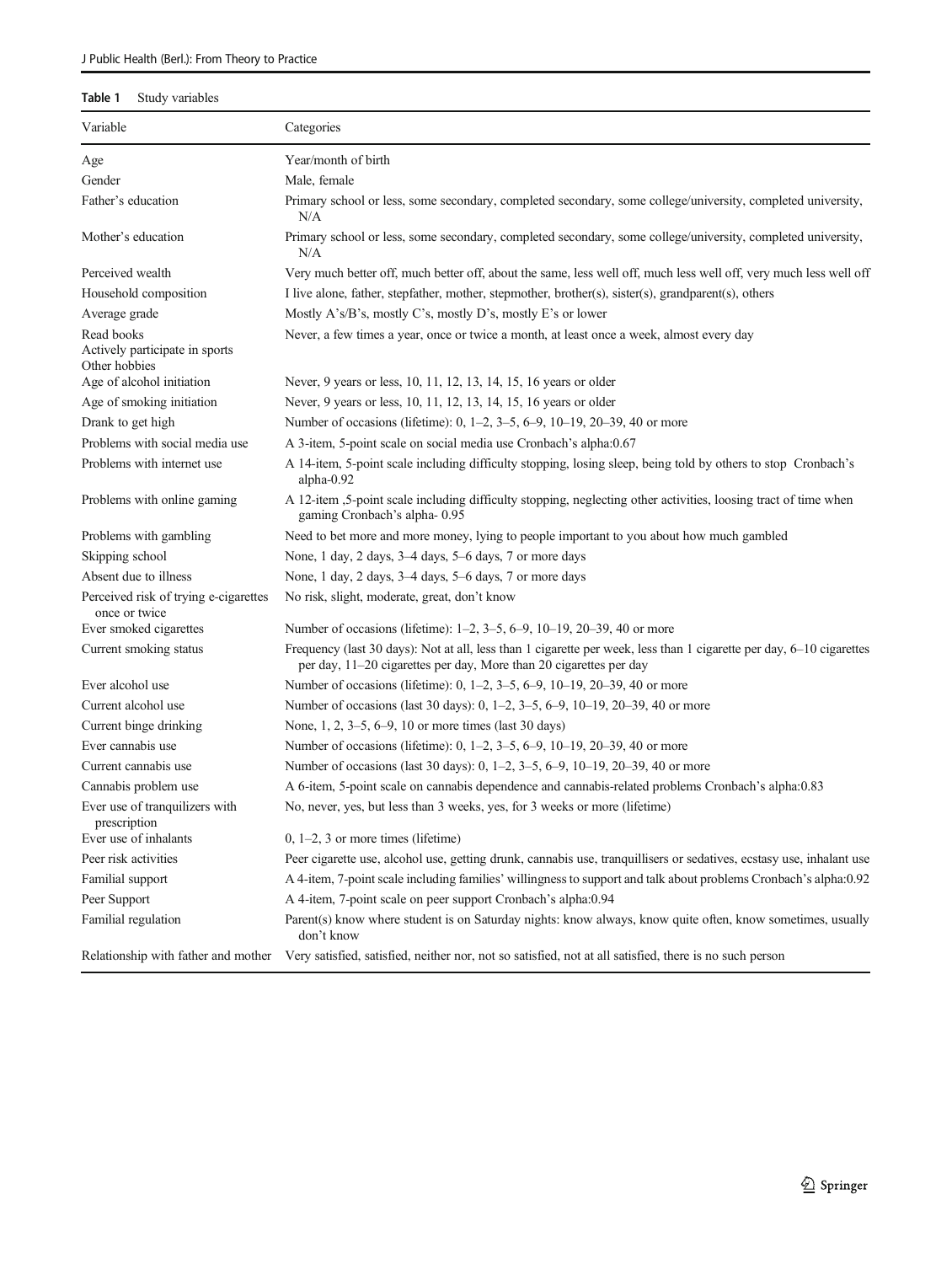Table [1](#page-3-0). Socio-demographic variables included age, gender, parental education completed, perceived family wealth, and household composition. Individual behaviours which included polysubstance use as well as potentially protective behaviours were: use of combustible cigarettes, alcohol, cannabis — including problem cannabis use [Cannabis Abuse Screening Test (CAST) (Bastiani et al. [2017\)](#page-11-0)] ( a 6-item, 5-point scale, Cronbach's alpha 0.83), inhalants, tranquilizers (with prescription); age of smoking and alcohol initiation; problems with social media use (3-item, 5-point Likert scale, Cronbach's alpha 0.67), internet use (14-item, 5-point Likert scale, Cronbach's alpha 0.92), online gaming (12-item, 5 point Likert scale, Cronbach's alpha 0.95), and gambling; missing school due to illness or truancy; reading books other than school books, actively participating in sport, having other hobbies, and average school grade. Variables measuring peer risk activities were: how many of their friends smoke combustible cigarettes, drink alcoholic beverages, get drunk, smoke cannabis, take tranquilizers/sedatives, take ecstasy, and use inhalants. The variable peer support measured friends' help, support, sharing and communication (4-item, 7-point Likert scale, Cronbach's alpha 0.94). Familial variables measured familial support (a 4-item, 7-point Likert scale, Cronbach's alpha 0.92), familial regulation and relationship with parents.

# Statistical analysis

Descriptive statistics were used to calculate prevalence of current use of e-cigarettes reported by young people aged 15,16, and 17 years old. Pearson's  $X^2$  test (for categorical variables) and Student's  $t$  test (for continuous variables) were conducted to compare e-cigarette use among current users, with differences being analysed in relation to sociodemographic behavioural factors including (other) substance use, absenteeism, peer risk activities, and familial regulation and support (characteristics of the sample, Table [1\)](#page-3-0). To assess potential multicollinearity, all variables in the study were adjusted by the dependent variable (ecigarette ever- and current use) using Spearman's correlation coefficient and variance inflation factor (VIF) as appropriate between variables, and a  $VIF < 5$  was used to detect multicollinearity. A forward stepwise logistic regression analysis was used to assess potential correlates of ecigarette use, and only variables with a  $p$  value of less than 0.7 were retained in the final model and are presented in Table [3.](#page-8-0) Adjusted odds ratios (AOR) and their 95% confidence intervals were estimated, and associations with a  $p$  value of  $\lt$  .05 were considered statistically significant. All analyses were performed using Stata version 16.

#### Results

#### Characteristics of e-cigarette current users

A total of 3495 students were included in this survey. Sample characteristics of e-cigarette use among 15–17-year-olds are shown in Table [2.](#page-5-0) 17.3% ( $n = 604$ ) were current users. Compared with boys, girls were less likely to be current users  $(54\%, n = 1558 \text{ vs } 46\%, n = 1326, p < .001)$ . Current ecigarette users and non-users differed according to gender, parental education, household composition, absenteeism, ever- and current smoking, absence from school due to illness and skipping school, ever-, current, and binge alcohol use, ever- and current cannabis use, and problem cannabis use, ever-use of tranquilizers with or without prescription, perceived risks of using e-cigarettes, peer risk activities, and familial regulation (all  $p < .05$ ). E-cigarette use is higher than cigarette current use (17.3% vs 13.8%); 44.9% ( $n = 270$ ) of e-cigarette current users are not current smokers, while 95%  $(n = 2732, p < .001)$  of those who are not current e-cigarette users are not current smokers either.

#### E-cigarette current use: multivariable analysis

Stepwise logistic regression analyses were carried out to identify significant associations with e-cigarette current use and to determine the effects of socio-demographic, individual, peer, and familial variables. Adjusted ORs (AOR) were computed. Multivariable logistic regression analysis (Table [3\)](#page-8-0) indicates that compared with boys, girls were significantly less likely to be e-cigarette current users (AOR = 0.55, 95% CI: 0.32–0.96,  $p < .01$ ). Older students were less likely to be current ecigarette users (AOR = 0.34, 95% CI: 0.17–0.67,  $p = < .05$ ), as were those who perceived that their families were better off than other families (AOR = 0.29, 95% CI: 0.13–0.65,  $p < .01$ ). Respondents whose parents had college or university education (reference group: completed primary or some secondary education) had significantly higher odds of reporting ecigarette current use. This was the case for maternal higher education (AOR = 27.54, 95% CI: 1.50–505.77,  $p = < .05$ ) and paternal higher education (AOR = 2.44, 95%CI: 1.00– 5.91,  $p < .05$ ). Household composition was not significantly associated with current use.

With regard to individual behaviours, the strongest associations with e-cigarette current use were with current smoking (AOR = 7.22, 95% CI: 3.97–13.12, p < .001), problem cannabis use (AOR = 3.12, 95% CI: 1.40–6.93,  $p < .01$ ), and heavy episodic ('binge') drinking (AOR = 1.81, 95% CI: 1.00–3.32,  $p = .054$ ). Current use of e–cigarettes was not significantly associated with ever polysubstance use. Older initiation of smoking was associated with lower odds of current ecigarette use  $(AOR = 0.50, 95\% \text{ CI: } 0.26-0.93, p < .05)$ . Perceiving a great risk in trying e-cigarettes once or twice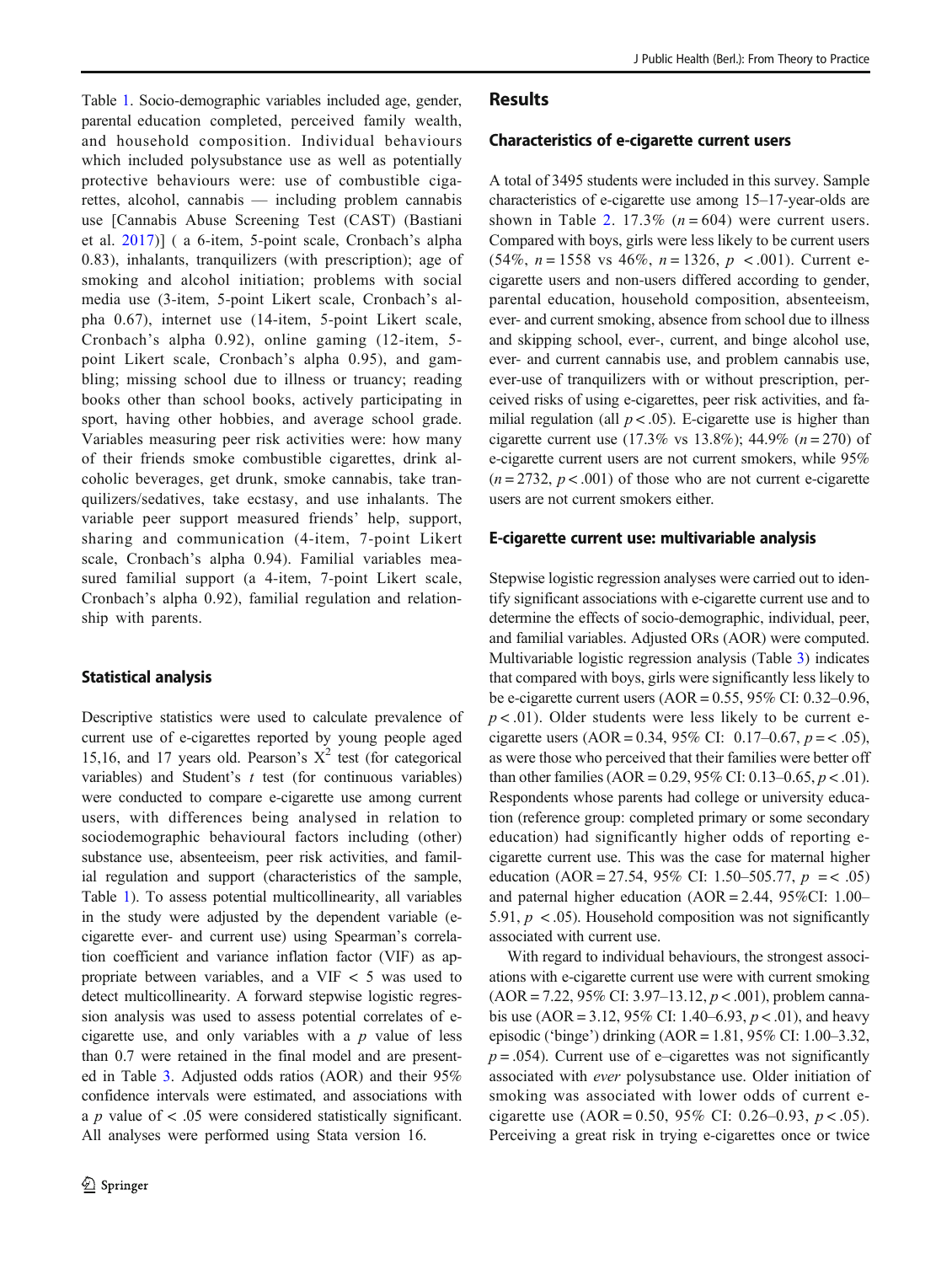# <span id="page-5-0"></span>Table 2 Sample characteristics of current e-cigarette users and non-users aged 15, 16, and 17 years

| Demographic variable                              | Total<br>$N = 3488$ | Not current e-cigarette users<br>$N=2884(82.7%)$ | Current e-cigarette users<br>$N=604(17.3\%)$ | $P$ value |
|---------------------------------------------------|---------------------|--------------------------------------------------|----------------------------------------------|-----------|
| Gender                                            |                     |                                                  |                                              |           |
| Female                                            | 1828 (52.4)         | 1558 (54.0)                                      | 270 (44.7)                                   |           |
| Male                                              | 1660 (47.6)         | 1326 (46.0)                                      | 334 (55.3)                                   | $< .001*$ |
| Age                                               |                     |                                                  |                                              |           |
| 15                                                | 795 (22.8)          | 667(23.1)                                        | 128(21.2)                                    |           |
| 16                                                | 1943 (55.7)         | 1592 (52.2)                                      | 321 (58.1)                                   |           |
| 17                                                | 750 (21.5)          | 656 (21.7)                                       | 125(20.7)                                    | .406      |
| Father's education                                |                     |                                                  |                                              |           |
| Some secondary school or completed primary school | 723 (24.4)          | 580 (23.7)                                       | 143(8.0)                                     |           |
| Completed secondary school                        | 609 (20.6)          | 495 (20.2)                                       | 609 (20.6)                                   |           |
| College or university                             | 1629(55.0)          | 1375 (56.1)                                      | 1629 (55.0)                                  | $.026*$   |
| Mother's education                                |                     |                                                  |                                              |           |
|                                                   |                     |                                                  |                                              |           |
| Some secondary school or completed primary school | 364(11.8)           | 306(11.9)                                        | 58 (11.1)                                    |           |
| Completed secondary school                        | 682 (22.1)          | 602 (23.4)                                       | 80 (15.4)                                    |           |
| College or university                             | 2047 (66.2)         | 1665 (64.7)                                      | 382 (73.5)                                   | $<.001*$  |
| Perceived wealth                                  |                     |                                                  |                                              |           |
| About the same                                    | 1474(44.1)          | 1233(44.4)                                       | 241 (42.3)                                   |           |
| Much better off                                   | 523 (15.6)          | 425(15.3)                                        | 98 (17.2)                                    |           |
| Better off                                        | 1033(30.9)          | 865 (31.1)                                       | 168 (29.5)                                   |           |
| Less well off                                     | 319(9.5)            | 256(9.2)                                         | 63 (11.0)                                    | .300      |
| Household composition                             |                     |                                                  |                                              |           |
| Two parents                                       | 2602 (78.4)         | 2176 (79.1)                                      | 426 (74.9)                                   |           |
| One parent                                        | 524 (15.8)          | 419 (15.2)                                       | 105(18.4)                                    |           |
| <b>Blended</b> families                           | 195(5.9)            | 157(5.7)                                         | 38(6.7)                                      | .085      |
| Average grade                                     |                     |                                                  |                                              |           |
| A's and B's                                       | 1509 (45.7)         | 1267(46.3)                                       | 242 (42.9)                                   |           |
| C's                                               | 1386 (42.0)         | 1134(41.4)                                       | 252 (44.7)                                   | .309      |
| D's or lower                                      | 408 (12.3)          | 338 (12.3)                                       | 70(12.4)                                     |           |
| Read books                                        |                     |                                                  |                                              |           |
| No                                                | 2637 (76.9)         | 2113 (74.4)                                      | 524 (88.5)                                   |           |
| Yes                                               | 794 (23.1)          | 726 (25.6)                                       | 68 (11.5)                                    | $< .001*$ |
| Actively participate in sports                    |                     |                                                  |                                              |           |
| No                                                | 549 (15.9)          | 439 (15.3)                                       | 110 (18.5)                                   |           |
| Yes                                               | 2907 (84.1)         | 2421 (84.7)                                      | 486 (81.5)                                   | .059      |
| Other hobbies*                                    |                     |                                                  |                                              |           |
| No                                                | 1484 (44.4)         | 1188 (42.9)                                      |                                              |           |
| Yes                                               | 1855 (55.6)         | 1581 (57.1)                                      | 15.597                                       | $<.001*$  |
| Age of alcohol initiation                         |                     |                                                  |                                              |           |
| Below 13 years                                    | 841 (35.7)          | 561 (31.3)                                       | 280 (49.6)                                   |           |
| $14+ years$                                       | 1517 (64.3)         | 1233 (68.7)                                      | 284 (50.4)                                   | $<.001*$  |
| Age of smoking initiation                         |                     |                                                  |                                              |           |
| Below 13 years                                    | 374 (33.7)          | 178 (28.1)                                       | 196 (41.2)                                   |           |
| $14+$ years                                       | 735 (66.3)          | 455 (71.9)                                       | 280 (58.8)                                   | $<.001*$  |
| Drank to get high                                 |                     |                                                  |                                              |           |
| No                                                | 2876 (83.6)         | 2538 (89.0)                                      |                                              |           |
|                                                   |                     |                                                  | 338 (57.4)                                   | $< .001*$ |
| Yes                                               | 566 (16.4)          | 315(11.0)                                        | 251 (42.6)                                   | .059      |
| Problems with social media use                    | $2.78 \pm 1.06$     | $2.79 \pm 1.06$                                  | $2.70 \pm 1.07$                              |           |
| Problems with internet use                        | $2.57 + 0.87$       | $2.55 \pm 0.87$                                  | $2.66 \pm 0.92$                              | $.008*$   |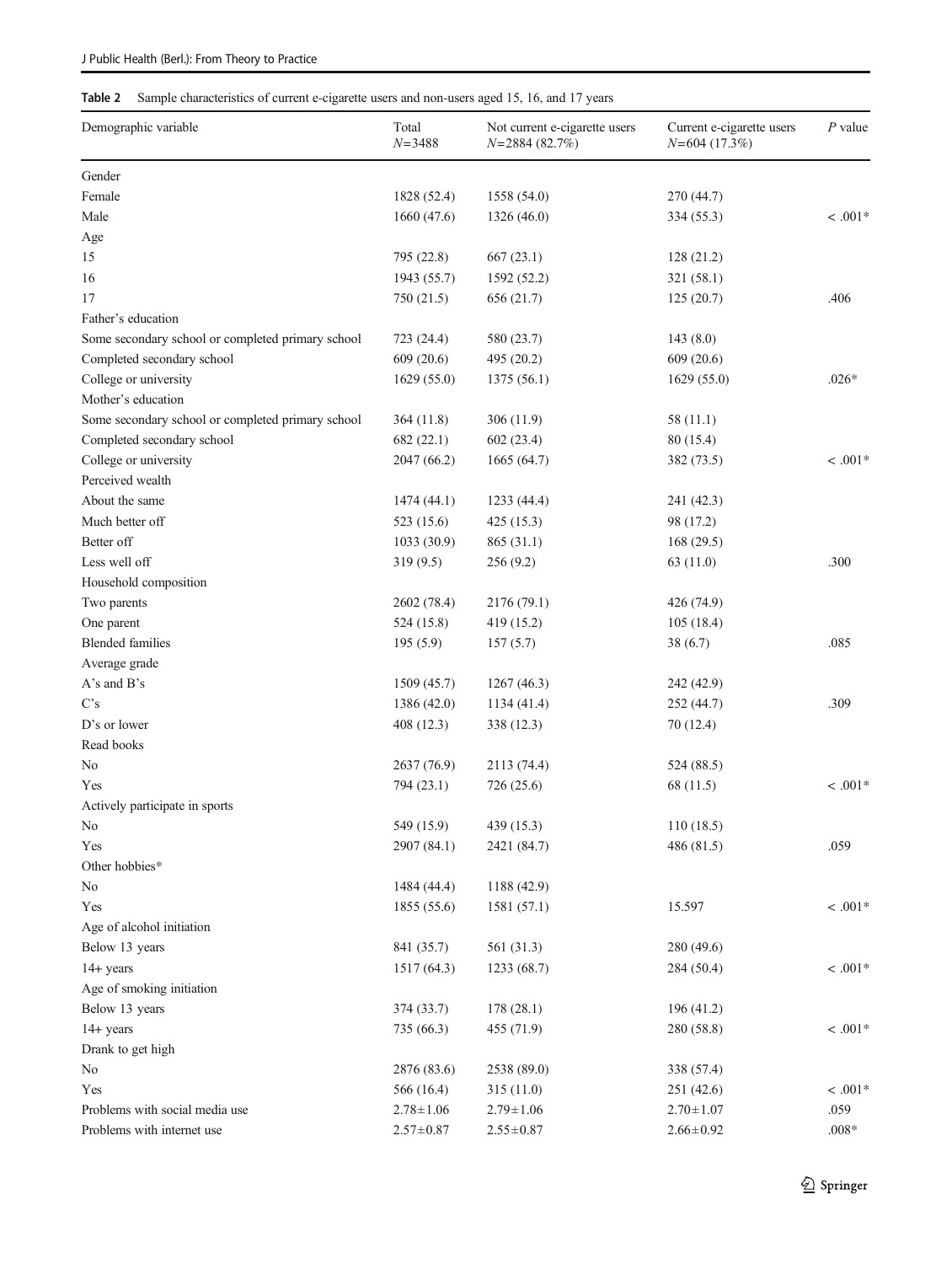### Table 2 (continued)

| Demographic variable                                | Total<br>$N = 3488$ | Not current e-cigarette users<br>$N = 2884(82.7%)$ | Current e-cigarette users<br>$N = 604(17.3\%)$ | $P$ value |
|-----------------------------------------------------|---------------------|----------------------------------------------------|------------------------------------------------|-----------|
| Problems with online gaming                         | $1.57 \pm 0.78$     | $1.57 \pm 0.77$                                    | $1.57 \pm 0.81$                                | .878      |
| Need to bet more money                              |                     |                                                    |                                                |           |
| No                                                  | 3121 (92.3)         | 2604 (92.9)                                        | 517 (89.4)                                     |           |
| Yes                                                 | 260 (7.7)           | 199(7.1)                                           | 61(10.6)                                       | $< .001*$ |
| Skipping school                                     |                     |                                                    |                                                |           |
| None                                                | 2320 (79.4)         | 2006 (83.1)                                        | 314(61.6)                                      |           |
| $1-4$ days                                          | 504 (17.2)          | 350 (14.5)                                         | 154(30.2)                                      |           |
| $5 + days$                                          | 99 (3.4)            | 57(2.4)                                            | 42(8.2)                                        | $< .001*$ |
| Absent due to illness                               |                     |                                                    |                                                |           |
| None                                                | 1527 (47.9)         | 1322 (49.9)                                        | 205 (37.8)                                     |           |
| $1-4$ days                                          | 1421 (44.6)         | 1135 (42.9)                                        | 286 (52.8)                                     |           |
| 5+ days                                             | 241 (7.6)           | 190(7.2)                                           | 51(9.4)                                        | $< .001*$ |
| Perceived risk in trying e-cigarettes once or twice |                     |                                                    |                                                |           |
| No risk                                             | 1561(45.3)          | 1147(40.3)                                         | 414 (69.4)                                     |           |
| Slight risk                                         | 1264 (36.7)         | 1136 (39.9)                                        | 128 (21.4)                                     |           |
| Moderate risk                                       | 298 (8.7)           | 277(9.7)                                           | 21(3.5)                                        |           |
| Great risk                                          | 148(4.3)            | 130(4.6)                                           | 18(3.0)                                        |           |
| Do not know                                         | 172(5.0)            | 156(5.5)                                           | 16(2.7)                                        | $< .001*$ |
| Lied gambling frequency                             |                     |                                                    |                                                |           |
| No                                                  | 3290 (97.5)         | 2731 (97.8)                                        | 559 (96.5)                                     |           |
| Yes                                                 | 83(2.5)             | 63(2.2)                                            | 20(3.5)                                        | $< .001*$ |
| Ever smoked cigarettes                              |                     |                                                    |                                                |           |
| Ever                                                | 1083(31.1)          | 611 (21.2)                                         | 472 (78.5)                                     |           |
| Never                                               | 2397 (68.9)         | 2268 (78.8)                                        | 129(21.5)                                      | $< .001*$ |
| Current smoking status                              |                     |                                                    |                                                |           |
| Yes                                                 | 480 (13.8)          | 149(5.2)                                           | 331 (55.1)                                     |           |
| No                                                  | 3002 (86.2)         | 2732 (94.8)                                        | 270 (44.9)                                     | $< .001*$ |
| Ever alcohol use                                    |                     |                                                    |                                                |           |
| Ever                                                | 892 (26.5)          | 868 (30.9)                                         | 24(4.2)                                        |           |
| Never                                               | 2478 (73.5)         | 1937 (69.1)                                        | 541 (95.8)                                     | $< .001*$ |
| Current alcohol use                                 |                     |                                                    |                                                |           |
| Yes                                                 | 2020 (59.3)         | 1900 (67.3)                                        | 120(20.5)                                      |           |
| No                                                  | 1387 (40.7)         | 923 (32.7)                                         | 464 (79.5)                                     | $< 0.01*$ |
| Current binge drinking                              |                     |                                                    |                                                |           |
| Yes                                                 | 2327 (67.1)         | 2143 (74.6)                                        | 184 (30.8)                                     |           |
| No                                                  | 1142 (32.9)         | 729 (25.40)                                        | 413 (69.2)                                     | $<.001*$  |
| Ever cannabis use                                   |                     |                                                    |                                                |           |
| Ever                                                | 2828 (81.7)         | 2559 (89.2)                                        | 269 (45.5)                                     |           |
| Never                                               | 632(18.3)           | 310 (10.8)                                         | 322 (54.5)                                     | $<.001*$  |
| Current cannabis use                                |                     |                                                    |                                                |           |
| Yes                                                 | 3137 (91.3)         | 2752 (96.4)                                        | 385 (66.1)                                     |           |
| N <sub>0</sub>                                      | 299 (8.7)           | 102(3.6)                                           | 197(33.8)                                      | $<.001*$  |
| Cannabis problem use                                | $1.09 \pm 0.36$     | $1.04 \pm 0.24$                                    | $1.38 \pm 0.64$                                | $<.001*$  |
| Ever use of tranquilizers with prescription         |                     |                                                    |                                                |           |
| Ever                                                | 3111 (89.9)         | 2623 (91.7)                                        | 488 (81.3)                                     |           |
| Never                                               | 349(10.1)           | 237(8.3)                                           | 112 (18.7)                                     | $<.001*$  |
| Ever use of inhalants                               |                     |                                                    |                                                |           |
| Ever                                                | 356 (10.3)          | 2646 (92.2)                                        | 462 (77.7)                                     |           |
|                                                     |                     |                                                    |                                                |           |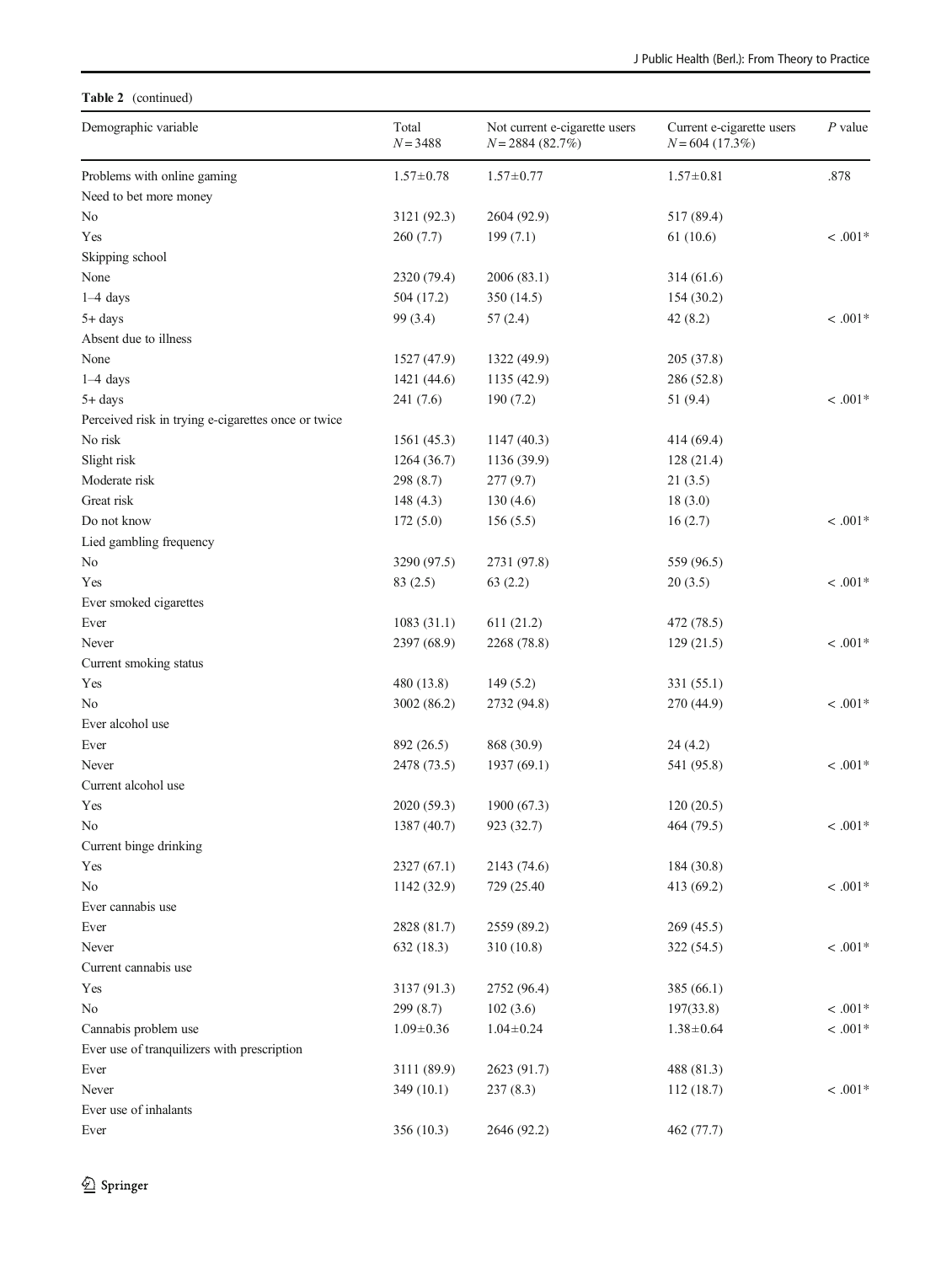#### Table 2 (continued)

| Demographic variable         | Total<br>$N = 3488$ | Not current e-cigarette users<br>$N = 2884(82.7%)$ | Current e-cigarette users<br>$N = 604(17.3\%)$ | $P$ value |
|------------------------------|---------------------|----------------------------------------------------|------------------------------------------------|-----------|
| Never                        | 3108 (89.7)         | 223(7.8)                                           | 133 (22.4)                                     | $< .001*$ |
| Peer risk activities         |                     |                                                    |                                                |           |
| Smoke cigarettes             | 2309 (69.3)         | 1887 (68.0)                                        | 422 (75.2)                                     | $.001*$   |
| Drink alcoholic beverages    | 2924 (87.8)         | 2408 (86.9)                                        | 516 (92.0)                                     | $.001*$   |
| Get drunk                    | 2727 (82.1)         | 2237 (81.0)                                        | 490 (87.5)                                     | $< .001*$ |
| Smoke cannabis               | 1634(49.2)          | 1313 (47.5)                                        | 321(57.1)                                      | $< .001*$ |
| Take tranquilizers/sedatives | 429 (12.9)          | 331 (12.0)                                         | 98 (17.6)                                      | $< .001*$ |
| Take ecstasy                 | 558 (16.8)          | 444(16.0)                                          | 114(20.4)                                      | $.011*$   |
| Take inhalants               | 515 (15.5)          | 408 (14.7)                                         | 107(19.1)                                      | $.009*$   |
| Familial regulation          |                     |                                                    |                                                |           |
| Know always                  | 2150 (63.9)         | 1833 (65.6)                                        | 317(55.5)                                      |           |
| Know quite often             | 796 (23.7)          | 634(22.7)                                          | 162(8.4)                                       |           |
| Know sometimes               | 303(9.0)            | 236(8.5)                                           | 67(11.7)                                       |           |
| Usually do not know          | 116(3.5)            | 91(3.3)                                            | 25(4.4)                                        | $< .001*$ |
| Familial support             | $5.41 \pm 1.69$     | $5.41 \pm 1.68$                                    | $5.38 \pm 1.72$                                | .755      |
| Peer support                 | $5.40 \pm 1.65$     | $5.41 \pm 1.64$                                    | $5.34 \pm 1.70$                                | .365      |
| Relationship with mother     |                     |                                                    |                                                |           |
| Very satisfied               | 1749 (52.8)         | 1438 (52.4)                                        | 311 (54.7)                                     |           |
| Satisfied                    | 1131(34.1)          | 946 (34.5)                                         | 185 (32.5)                                     |           |
| Not satisfied                | 433 (13.1)          | 360(13.1)                                          | 73 (12.8)                                      | .602      |
| Relationship with father     |                     |                                                    |                                                |           |
| Very satisfied               | 1401 (43.9)         | 1151(43.5)                                         | 250 (45.6)                                     |           |
| Satisfied                    | 1085(34.0)          | 904 (34.2)                                         | 181 (33.0)                                     |           |
| Not satisfied                | 707(22.1)           | 590 (22.3)                                         | 117(21.4)                                      | .663      |
| Smoking regulation           |                     |                                                    |                                                |           |
| Nowhere                      | 1704 (58.9)         | 1424 (59.0)                                        | 280 (56.2)                                     |           |
| Somewhere                    | 1133 (38.9)         | 936 (38.8)                                         | 197 (39.6)                                     |           |
| Anywhere                     | 74(2.5)             | 53(2.2)                                            | 21(4.2)                                        | $.027*$   |

\* indicates significance

increased the odds by over  $10 (AOR = 10.52, 95\% \text{ CI: } 1.25-$ 87.98,  $p < .05$ ) but perceiving a slight or moderate risk did not have a significant effect. However, the majority of current users (69.4%,  $n = 414$ ) perceived no risk and only 3% ( $n =$ 18) of current users perceived a great risk. Actively participating in sports was associated with higher odds of current ecigarette use  $(AOR = 2.21, 95\% \text{ CI}: 1.05-4.65, p < .05)$ . Academic attainment was not statistically associated.

In terms of peer risk activities, having peers who 'get drunk' was significantly positively associated with ecigarette current use (AOR = 5.30, 95% CI:1.34–20.86,  $p < .05$ ) whereas familial support was significantly negatively associated with current use  $(AOR = 0.78, 95\%)$ CI: 0.64–0.95,  $p < .05$ ). Neither peer support nor satisfaction with parental relationships was associated with current e-cigarette use.

#### **Discussion**

#### Main findings

E-cigarette use among young people in Ireland has risen dramatically and now stands at 37% ever-use and 17.3% current use (used in last 30 days). Initially, this rise occurred in tandem with a continuing trend of decreasing smoking prevalence, but latest figures for smoking in Ireland show that this decline in smoking has halted overall and, among boys, smoking has risen from 13% in 2015 (Taylor et al. [2016](#page-12-0)) to 16% in 2019 (Sunday et al. [2020\)](#page-12-0). Boys are also more likely than girls to use e-cigarettes. Smoking combustible cigarettes and using e-cigarettes are risk activities that are closely aligned. Respondents in our survey who smoked were much more likely to use e-cigarettes. The apparent reversal in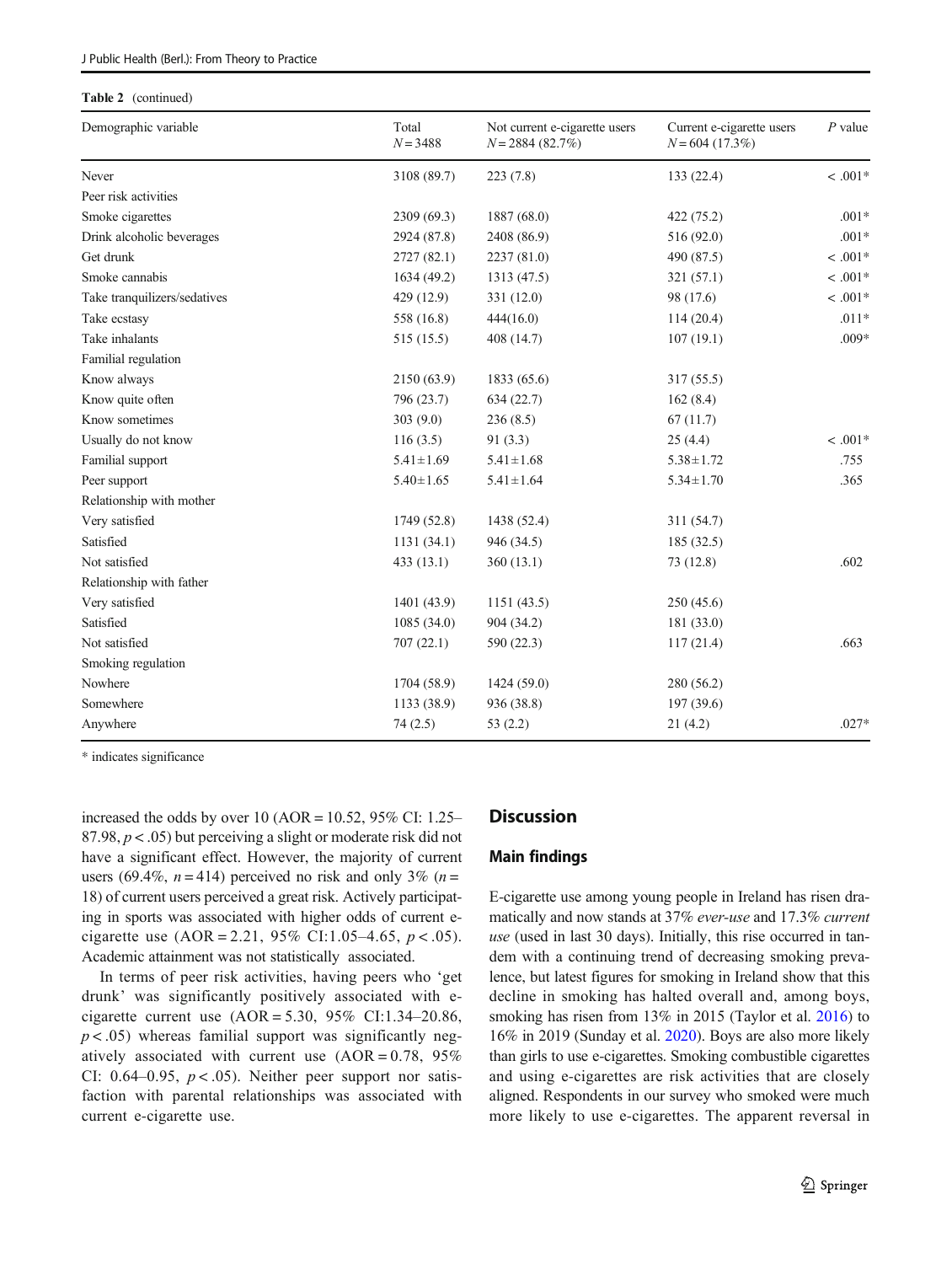<span id="page-8-0"></span>Table 3 Multivariable mixed effects logistic regression of current e-cigarette use, adjusted odds ratios (AOR)

| Covariates                                                    | $AOR*$ | 95% CI for AOR | $P$ value         |
|---------------------------------------------------------------|--------|----------------|-------------------|
| Age                                                           |        |                |                   |
| 15 (reference)                                                |        |                |                   |
| 16                                                            | 0.34   | (0.17, 0.67)   | $.002*$           |
| Gender                                                        |        |                |                   |
| Male (reference)                                              |        |                |                   |
| Female                                                        | 0.55   | (0.32, 0.96)   | $.035*$           |
| Father's education                                            |        |                |                   |
| Some secondary school or completed primary school (reference) |        |                |                   |
| Completed secondary school                                    | 1.20   | (0.50, 2.86)   | .683              |
| College or university                                         | 2.44   | (1.00, 5.91)   | $.048*$           |
| Mother's education                                            |        |                |                   |
| Some secondary school or completed primary school (reference) |        |                |                   |
| Completed secondary school                                    | 14.74  | (0.79, 274.06) | .071              |
| College or university                                         | 27.54  | (1.50, 505.77) | $.026*$           |
| Perceived wealth                                              |        |                |                   |
| About the same (reference)                                    |        |                |                   |
| Much better off                                               | 0.50   | (0.18, 1.43)   | .199              |
| Better off                                                    | 0.29   | (0.13, 0.65)   | $.003*$           |
| Less well off                                                 | 0.60   | (0.19, 1.81)   | .362              |
| Average grade                                                 |        |                |                   |
| A's and B's (reference)                                       |        |                |                   |
| C <sub>s</sub>                                                | 1.34   | (0.76, 2.36)   | .317              |
| Read books: No vs Yes                                         | 0.51   | (0.24, 1.08)   | .078              |
| Actively participate in sports: No vs Yes                     | 2.21   | (1.05, 4.65)   | $.036*$           |
| Age of alcohol initiation                                     |        |                |                   |
| Below 13 years                                                |        |                |                   |
| $14+$ years                                                   | 1.63   | (0.89, 2.97)   | .113              |
| Age of smoking initiation                                     |        |                |                   |
| Below 13 years (reference)                                    |        |                |                   |
| 14+ years                                                     | 0.50   | (0.26, 0.93)   | $.029*$           |
| Problems with internet use                                    | 0.78   | (0.56, 1.09)   | .151              |
| Problems with online gaming                                   | 1.31   | (0.79, 1.62)   | .503              |
| Absent due to illness                                         |        |                |                   |
| None (reference)                                              |        |                |                   |
| $1-4$ days                                                    | 1.42   | (0.79, 2.56)   | .240              |
| 5+ days                                                       | 0.66   | (0.25, 1.75)   | .404              |
| Perceived risk in trying e-cigarettes once or twice           |        |                |                   |
| No risk (reference)                                           |        |                |                   |
| Slight risk                                                   | 0.54   | (0.27, 1.05)   | .071              |
| Moderate risk                                                 | 0.32   | (0.08, 1.30)   | .111              |
| Great risk                                                    | 10.52  | (1.25, 87.98)  | $.030*$           |
| Do not know                                                   | 0.66   | (0.08, 5.16)   | .688              |
| Ever use of cigarettes: Never vs Ever                         | 1.79   | (0.35, 9.17)   | .482              |
| Current cigarette use: No vs Yes                              | 7.22   | (3.97, 13.12)  | $<.001\mathrm{*}$ |
| Ever alcohol use: Never vs Ever                               | 4.39   | (0.19, 98.57)  | .351              |
| Current binge drinking: No vs Yes                             | 1.81   | (1.00, 3.32)   | .054              |
| Current cannabis use: No vs Yes                               | 1.21   | (0.51, 2.84)   | .688              |
| Cannabis problem use                                          | 3.12   | (1.40, 6.93)   | $.005*$           |
| Ever use of tranquilizers with prescription: Never vs ever    | 1.55   | (0.69, 3.48)   | .282              |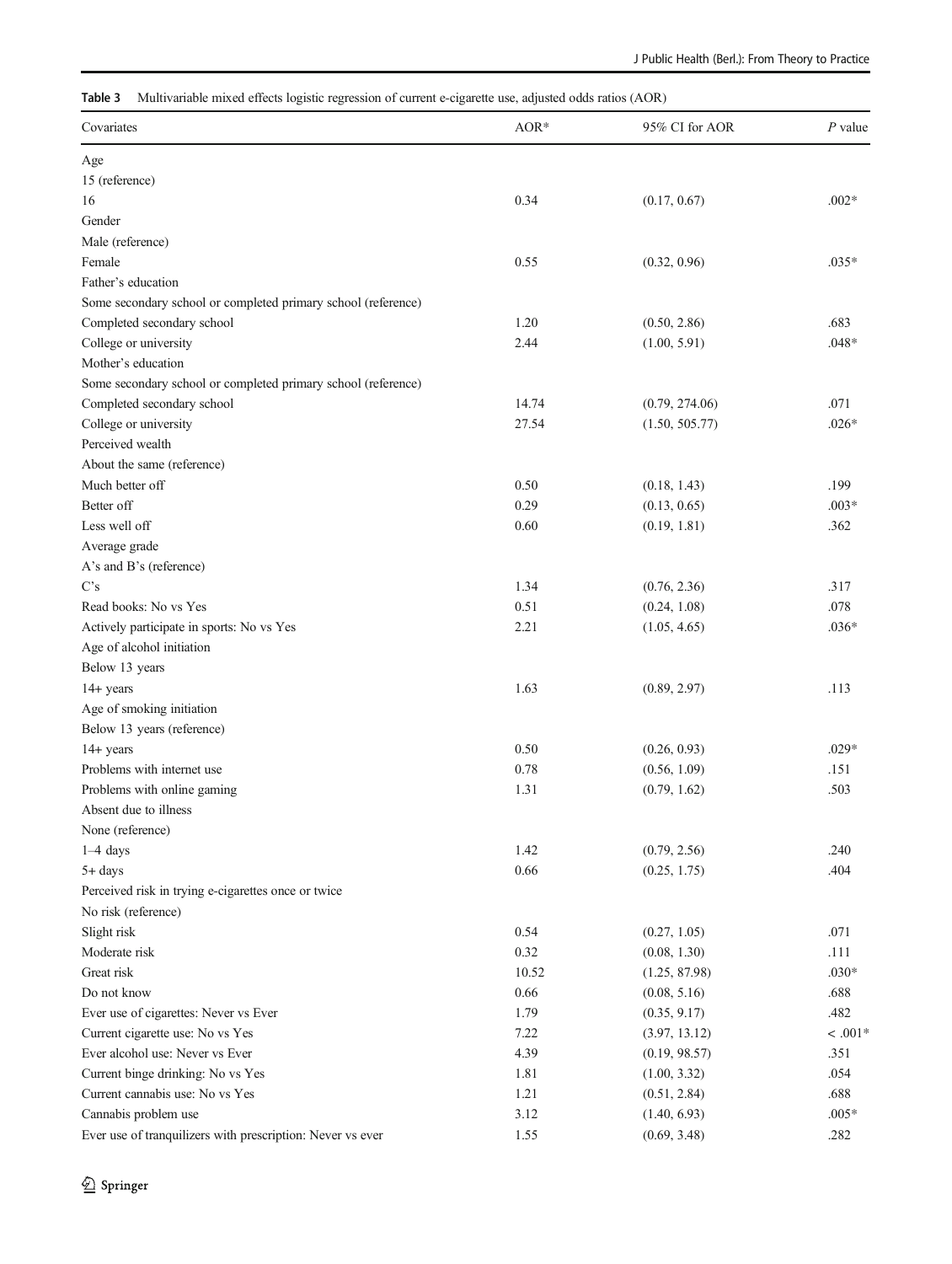$T = \frac{1}{2}$ 

| <b>rapie <math>\sigma</math></b> (continued) |        |                |           |  |  |
|----------------------------------------------|--------|----------------|-----------|--|--|
| Covariates                                   | $AOR*$ | 95% CI for AOR | $P$ value |  |  |
| Ever use of inhalants: Never vs Ever         | 1.73   | (0.85, 3.50)   | .129      |  |  |
| Peer risk activities: No vs Yes              |        |                |           |  |  |
| Smoke cigarettes                             | 0.84   | (0.39, 1.80)   | .652      |  |  |
| Drink alcoholic beverages                    | 0.28   | 0.06, 1.26     | .098      |  |  |
| Get drunk                                    | 5.30   | (1.34, 20.86)  | $.017*$   |  |  |
| Smoke cannabis                               | 1.22   | (0.61, 2.43)   | .575      |  |  |
| Take tranquilizers/sedatives                 | 0.56   | (0.18, 1.73)   | .312      |  |  |
| Take ecstasy                                 | 1.79   | (0.61, 5,23)   | .287      |  |  |
| Familial support                             | 0.78   | (0.64, 0.95)   | $.015*$   |  |  |
| Peer support                                 | 1.14   | (0.94, 1.38)   | .172      |  |  |
| Relationship with mother                     |        |                |           |  |  |
| Very satisfied (reference)                   |        |                |           |  |  |
| Satisfied                                    | 0.48   | (0.22, 1.05)   | .066      |  |  |
| Not satisfied                                | 0.45   | (0.15, 1.39)   | .165      |  |  |
| Relationship with father                     |        |                |           |  |  |
| Very satisfied (reference)                   |        |                |           |  |  |
| Satisfied                                    | 1.92   | (0.85, 4.32)   | .115      |  |  |
| Not satisfied                                | 0.76   | (0.31, 1.85)   | .544      |  |  |

\* indicates significance

smoking prevalence, together with the great increase in prevalence of e-cigarette use, has implications for tobacco control policies, including, in particular, health education, regulation, and cessation services for young people (Hanafin and Clancy [2019\)](#page-12-0).

# Socio-demographic influences: age, gender, social class, and household composition

E-cigarette use, like smoking, is a gendered activity. Boys are now more likely to be at risk of both smoking and of ecigarette use, and gender remains a predictor when covariates have been adjusted for. Smoking is well-established as a classed activity, but findings about e-cigarettes and social class have been ambivalent (Kapan et al. [2020](#page-12-0)). Recent Irish research found that, in a sample in which smoking was patterned by social class, e-cigarette use (ever- or current) was not (Költő et al. [2020](#page-12-0)). The prevailing consensus in the sociology of health is that higher socioeconomic status (SES) lowers illness risk (Martin [2019](#page-12-0)). Therefore, better-off families and having higher-educated parents might be expected to be protective variables but, as with other studies (Kapan et al. [2020\)](#page-12-0), our findings about social class and e-cigarette use are inconsistent. When covariates were adjusted for, perceiving that one's family was better off considerably reduced the odds of current e-cigarette use but having parents who were college/university educated increased the odds. This suggests some differences in young people's views and motivations with regard to e-cigarettes compared with combustible cigarettes, as the association between smoking and lower socioeconomic status is well-established. The association between SES and use of other addictive substances is also ambivalent. For example, young adults with the highest family background SES have been found to be most prone to alcohol and marijuana use, even after controlling for covariates (Patrick et al. [2012](#page-12-0)). They are also more likely to use other drugs, and to use alcohol and other substances to cope with stress (Martin [2019\)](#page-12-0). Our findings may indicate that ecigarette use has more in common with alcohol and other drug use than it has with smoking. Familial support was negatively associated with current use  $(AOR = 0.78, 95\% \text{ CI: } 0.64-0.95,$  $p = .015$ ) suggesting that, as familial support increases, the odds of being an e-cigarette current user decrease.

# Individual behaviours

Polysubstance use is highly prevalent among adolescents who use e-cigarettes (Gilbert et al. [2020](#page-11-0)) and, in our study, the strongest associations with e-cigarette use were found to be with other substance use. Current use of e-cigarettes was strongly associated with current smoking and current cannabis problem use, and to a lesser extent, current heavy episodic ('binge') drinking.

Our initial descriptive analyses suggested that particular individual behaviours were associated with either lower ecigarette use (being active in sports, reading books for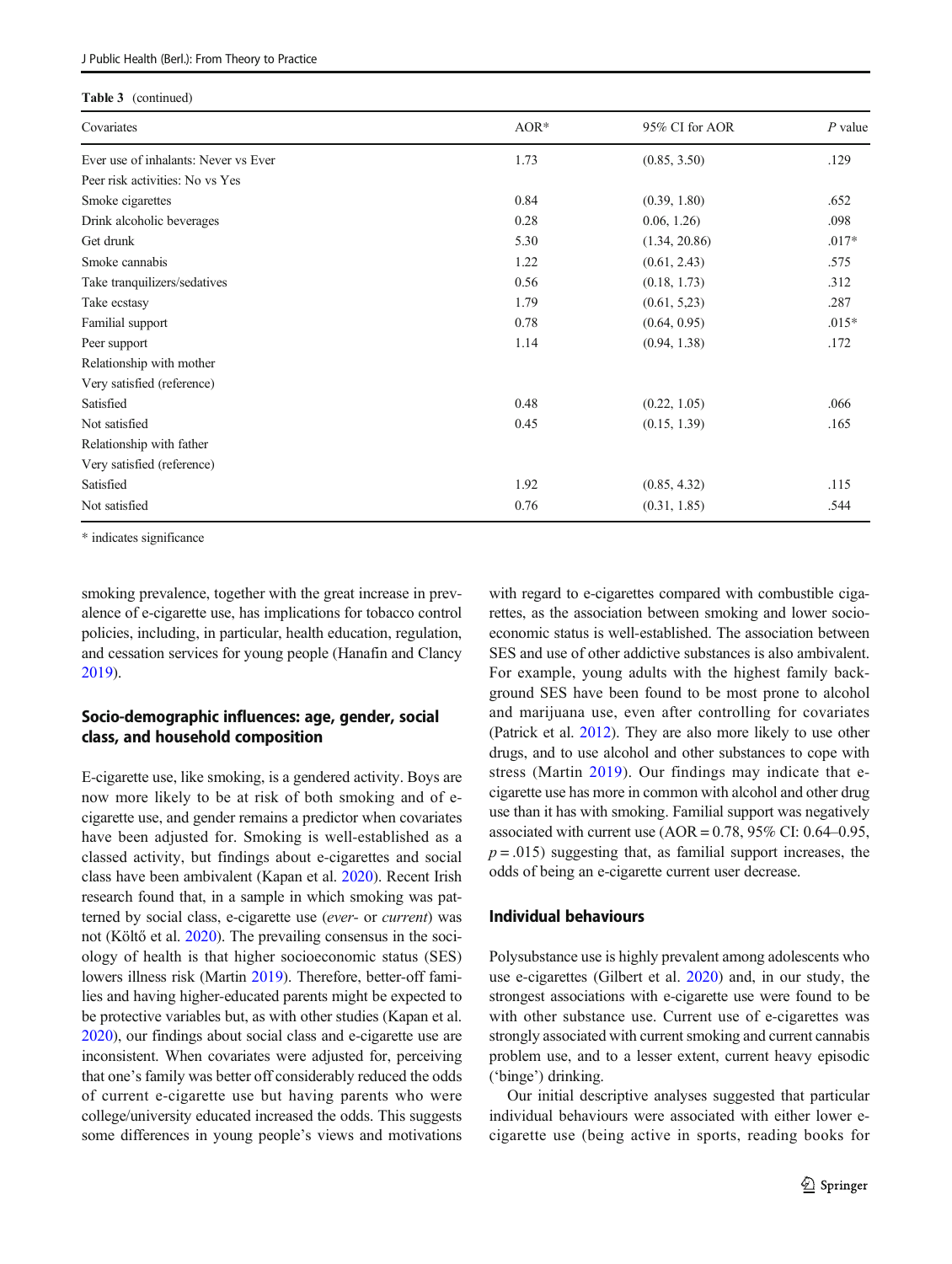enjoyment, having hobbies such as art and music) or more ecigarette use (truancy, early tobacco or alcohol initiation (aged 13 years or younger), using alcohol to get high, problem or compulsive internet/social media/gambling behaviours). When we adjusted for covariates, most of the individual behaviour variables were not significantly associated, but early smoking initiation remained associated with e-cigarette current use. Actively participating in sport showed a 2.2 increased odds of e-cigarette current use pointing again to differences in how adolescents view e-cigarettes compared with combustible cigarettes, perhaps considering them a "healthier" substance.

# Peer influences

Adolescents are more likely to engage in risky behaviors in the presence of peers (Gardner and Steinberg [2005](#page-11-0); Chein et al. [2011](#page-11-0)). In our study, we report very strong correlations between all peer substance use and e-cigarette current use. However, we observe that once covariates are adjusted for, peer risk activities are largely not predictive of e-cigarette current use, with the single exception of having peers who "get drunk".

# **Dependency**

E-cigarette users in our survey were more likely to be current users of combustible cigarettes, to have increased odds of problem cannabis use and 'binge' drinking, perhaps indicating problems with substance dependency and they may, therefore, have difficulty quitting e-cigarettes (Wills et al. [2017](#page-12-0)).

We agree with others (Gilbert et al. [2020](#page-11-0)) that e-cigarette screening should include the assessment of other substances, with a view to identifying and implementing prevention efforts and improving population health.

# Regulation of tobacco products

Smoking prevalence in Irish teens and adults declined significantly during the period 1995 to 2015, and Ireland's very progressive tobacco control policies and legislation have been shown to account for a great deal of this decline (Li et al. [2018,](#page-12-0) [2020\)](#page-12-0). A study estimating the impact of individual policies implemented between 1995 and 2015 on reduction of smoking prevalence in teenagers in Ireland (Li et al. [2020\)](#page-12-0) examined seven tobacco control interventions: price, Smokefree legislation, health warning on packages, advertising ban, availability of cessation treatment, youth access, and mass media campaigns. For both male and female adolescents, real price increases and legislation banning smoking in workplaces were significantly associated with reductions in smoking.

#### Implications for regulation of e-cigarettes

Lack of full knowledge of the harms of e-cigarettes and also their potential role in smoking cessation in adults causes hesitancy in introducing regulations. Messaging might need to be more nuanced in terms of smoking cessation in adults, where e-cigarettes may have a role.

Further regulation of e-cigarettes is urgently required in Ireland in order to reduce e-cigarette use among young people and prevent the re-normalisation of tobacco products use in Irish society. The extension of existing regulation and legislation would be an expeditious approach, and there is a convincing argument for a re-framing of the paradigm about e-cigarettes. Re-framed as new tobacco products, they lend themselves to being regulated as are combustible cigarettes. Existing harm-reduction arguments in relation to e-cigarettes only have currency in relation to adult users, but they probably have none in relation to children. Indeed, e-cigarettes may come to represent another twist in the 'safer cigarettes' discourses that have been used by the tobacco industry for many decades (Hanafin and Clancy [2015\)](#page-12-0).

If the effects of Tobacco Control interventions on ecigarettes in young people mirrored effects on smoking, the greatest efficacy might be expected from price and taxation policies, and extension of Smokefree legislation to include use of e-cigarettes (Li et al. [2020\)](#page-12-0). Price has been identified as a motivator for reduced e-cigarette use among young people (Pesko et al. [2018](#page-12-0)), with higher prices associated with reduced e-cigarette use among adolescents in the US. Current regulation of e-cigarettes in Ireland is largely confined to compliance with the EC Tobacco Products Directive 2014/40/EU (TPD) (European Parliament and Council [2014](#page-11-0)). An extension of the existing Irish Smokefree legislation to include e-cigarettes would mean that e-cigarettes would be prohibited in workplaces, enclosed public places, restaurants, bars, education facilities, healthcare facilities, and public transport. Proposed new tobacco control legislation policies by the Irish government, to include age restriction for e-cigarette purchase to over-18s, may have an impact on e-cigarette use among students, as support for tobacco control, including noncombustible products, is high (Wipfli et al. [2020](#page-12-0)).

#### Implications for health education and cessation

Future research surveys in adolescents should include intention and readiness to quit e-cigarettes. Health education may have a role in encouraging cessation as there is evidence from adults that learning about nicotine risk through fact sheets may lead to being motivated to re-evaluate the risks of e-cigarettes (Yang et al. [2020](#page-12-0)).

Perceiving slight or moderate risk in using e-cigarettes appears to be protective against current use, also suggesting a role for health education by providing clear, focused, up-to-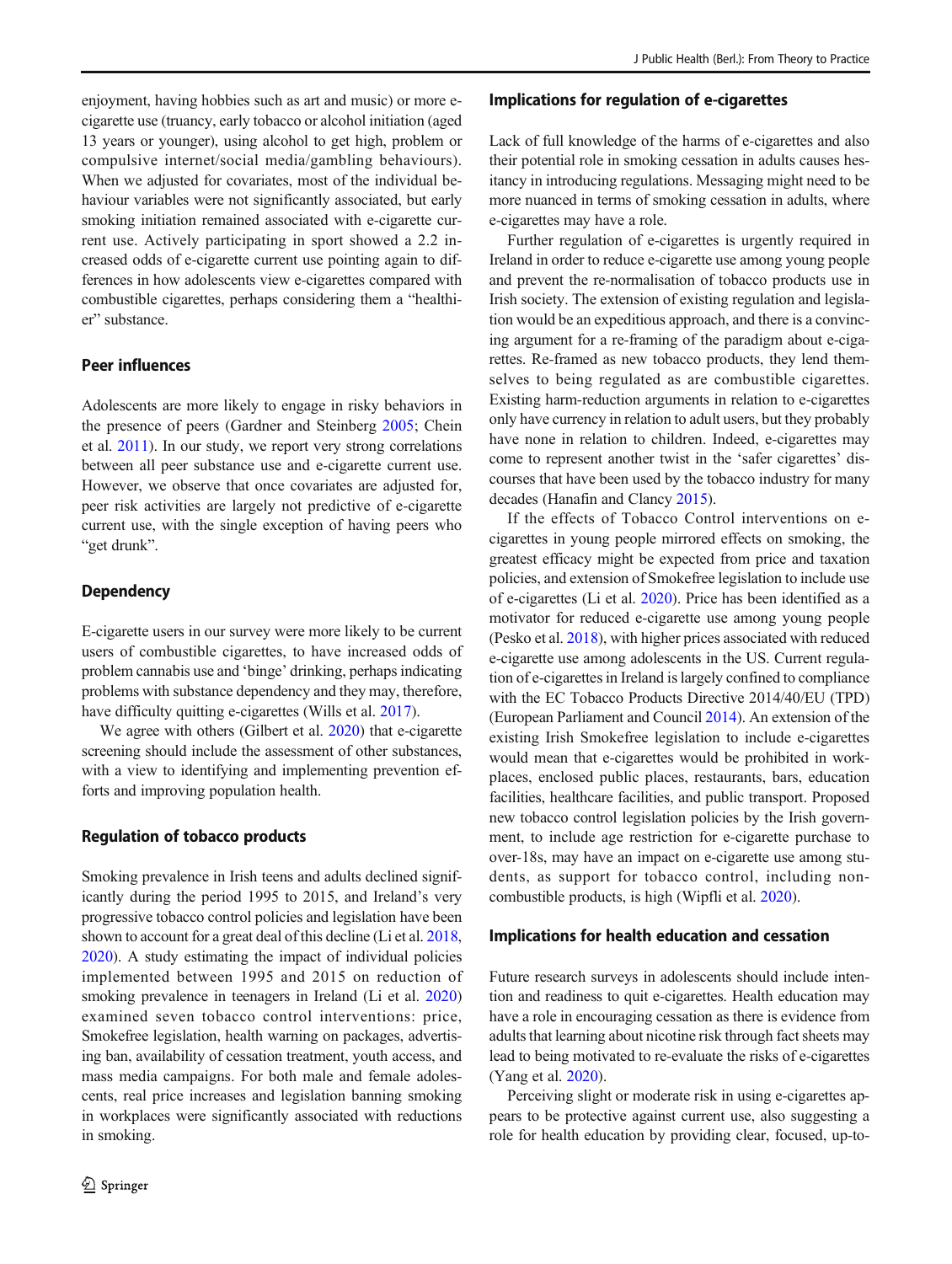<span id="page-11-0"></span>date information for adolescents about the risks of e-cigarette use. It would seem that efforts could be stepped up in the junior cycle of post-primary schooling to develop health education curricula that are appropriate in terms of content, pedagogy, resources, and evaluation (Hanafin and Clancy [2019,](#page-12-0) Hanafin, Clancy, the SILNE R Partners [2020](#page-12-0)).

# Conclusion

Boys are more likely than girls to be current users of e-cigarettes, as are children of college/university-educated parents; but those who perceive their family to be better off than others are less likely to be current e-cigarette users. Individual risk behaviours, particularly in terms of polysubstance use, are most relevant. Current smoking shows the highest odds of current e-cigarette use, with adjusted odds of over 7. In this sense, tobacco control remains a primary goal in protecting young people from other substance abuse.

Supplementary Information The online version contains supplementary material available at <https://doi.org/10.1007/s10389-021-01610-1>.

Author contributions Joan Hanafin and Luke Clancy conceptualized the structure, and agreed the methodology and the content of the study, Salome Sunday did the initial analysis, and Joan Hanafin wrote the initial version of the MS; all authors contributed to the development of the MS and read and approved of the final version. Luke Clancy acquired the funding and was responsible for resources and supervision.

Funding Open Access funding provided by the IReL Consortium. Funding was obtained from the Royal City of Dublin Hospital Trust (RCDHT) Grant no.184 and from the Dept. of Health Ireland ESPAD Tender 2019.

#### **Declarations**

Conflict of interest No conflict of interest declared by any of the authors.

Ethical approval Ethical approval was obtained from the Ethics and integrity Committee of the TU Dublin REC-18-26.

Informed consent Parent/guardian information sheet and school information sheets were distributed. Parent non-consent forms were distributed to each student.

No individual data or image is published.

Data available from author on request.

Open Access This article is licensed under a Creative Commons Attribution 4.0 International License, which permits use, sharing, adaptation, distribution and reproduction in any medium or format, as long as you give appropriate credit to the original author(s) and the source, provide a link to the Creative Commons licence, and indicate if changes were made. The images or other third party material in this article are included in the article's Creative Commons licence, unless indicated otherwise in a credit line to the material. If material is not included in the article's Creative Commons licence and your intended use is not permitted by statutory regulation or exceeds the permitted use, you will need to obtain permission directly from the copyright holder. To view a copy of this licence, visit <http://creativecommons.org/licenses/by/4.0/>.

# References

- Bastiani L, Potente R, Scalese M, Siciliano V, Fortunato L, Molinaro S (2017) The cannabis abuse screening test (CAST) and Its applications. In: V. R. Preedy (Ed.) Handbook of cannabis and related pathologies: biology, pharmacology, diagnosis, and treatment. Elsevier Academic Press, Cambridge, MA, pp 971–980
- Best C, Haseen F, Currie D, Ozakinci G, MacKintosh AM, Stead M, Eadie D, MacGregor A, Pearce J, Amos A, Frank J (2018) Relationship between trying an electronic cigarette and subsequent cigarette experimentation in Scottish adolescents: a cohort study. Tob Control 27(4):373–378
- Bozier J, Chivers EK, Chapman DG, Larcombe AN, Bastian NA, Masso-Silva JA, Byun MK, McDonald CF, Alexander LE, Ween MP (2020) The evolving landscape of e-cigarettes: a systematic review of recent evidence. Chest 157(5):1362–1390
- Chein JM, Albert D, O'Brien L, Uckert K, Steinberg L (2011) Peers increase adolescent risk taking by enhancing activity in the brain's reward circuitry. Dev Sci 14(2):F1–F10. [https://doi.org/10.1111/j.](https://doi.org/10.1111/j.1467-7687.2010.01035.x) [1467-7687.2010.01035.x](https://doi.org/10.1111/j.1467-7687.2010.01035.x)
- Conner M, Grogan S, Simms-Ellis R, Flett K, Sykes-Muskett B, Cowap L, Lawton R, Armitage CJ, Meads D, Torgerson C, West R (2018) Do electronic cigarettes increase cigarette smoking in UK adolescents? Evidence from a 12-month prospective study. Tob Control 27(4):365–372
- European Parliament and Council (2014) Directive 2014/40/Eu of The European Parliament And Of The Council on the approximation of the laws, regulations and administrative provisions of the Member States concerning the manufacture, presentation and sale of tobacco and related products and repealing Directive 2001/37/EC Text with EEA relevance. European Parliament, Brussels. [Eur-lex.europa.eu](http://lex.europa.eu). Available from: [https://eur-lex.europa.eu/legal-content/EN/ALL/?](https://eur-lex.europa.eu/legal-content/EN/ALL/?uri=celex:32014L0040) [uri=celex:32014L0040](https://eur-lex.europa.eu/legal-content/EN/ALL/?uri=celex:32014L0040)
- ESPAD Report (2019) Results from the European School Survey Project on Alcohol and Other Drugs. EMCDDA/ESPAD, Lisbon
- Evans-Polce R, Veliz P, Boyd C, McCabe V, McCabe S (2020) Trends in E-cigarette, cigarette, cigar, and smokeless tobacco use among US adolescent cohorts, 2014–2018. Am J Public Health 110(2):163– 165
- Fadus MC, Smith TT, Squeglia LM (2019) The rise of e-cigarettes, pod mod devices, and JUUL among youth: factors influencing use, health implications, and downstream effects. Drug Alcohol Depend 201:85–93
- Gardner M, Steinberg L (2005) Peer influence on risk taking, risk preference, and risky decision making in adolescence and adulthood: an experimental study. Dev Psychol 41(4):625–635. [https://doi.org/10.](https://doi.org/10.1037/0012-1649.41.4.625) [1037/0012-1649.41.4.625](https://doi.org/10.1037/0012-1649.41.4.625)
- Gentzke A, Creamer M, Cullen K, Ambrose B, Willis G, Jamal A et al (2019) Vital signs: tobacco product use among middle and high school students — United States, 2011–2018. MMWR Morb Mortal Wkly Rep 68(6):157–164
- Gilbert PA, Kava CM, Afifi R (2020) High-school students rarely use Ecigarettes alone: a sociodemographic analysis of polysubstance use among adolescents in the United States. Nicotine Tob Res 23(3): 505–510
- Grana RA, Ling PM (2014) "Smoking revolution": a content analysis of electronic cigarette retail websites. Am J Prev Med 46(4):395–403